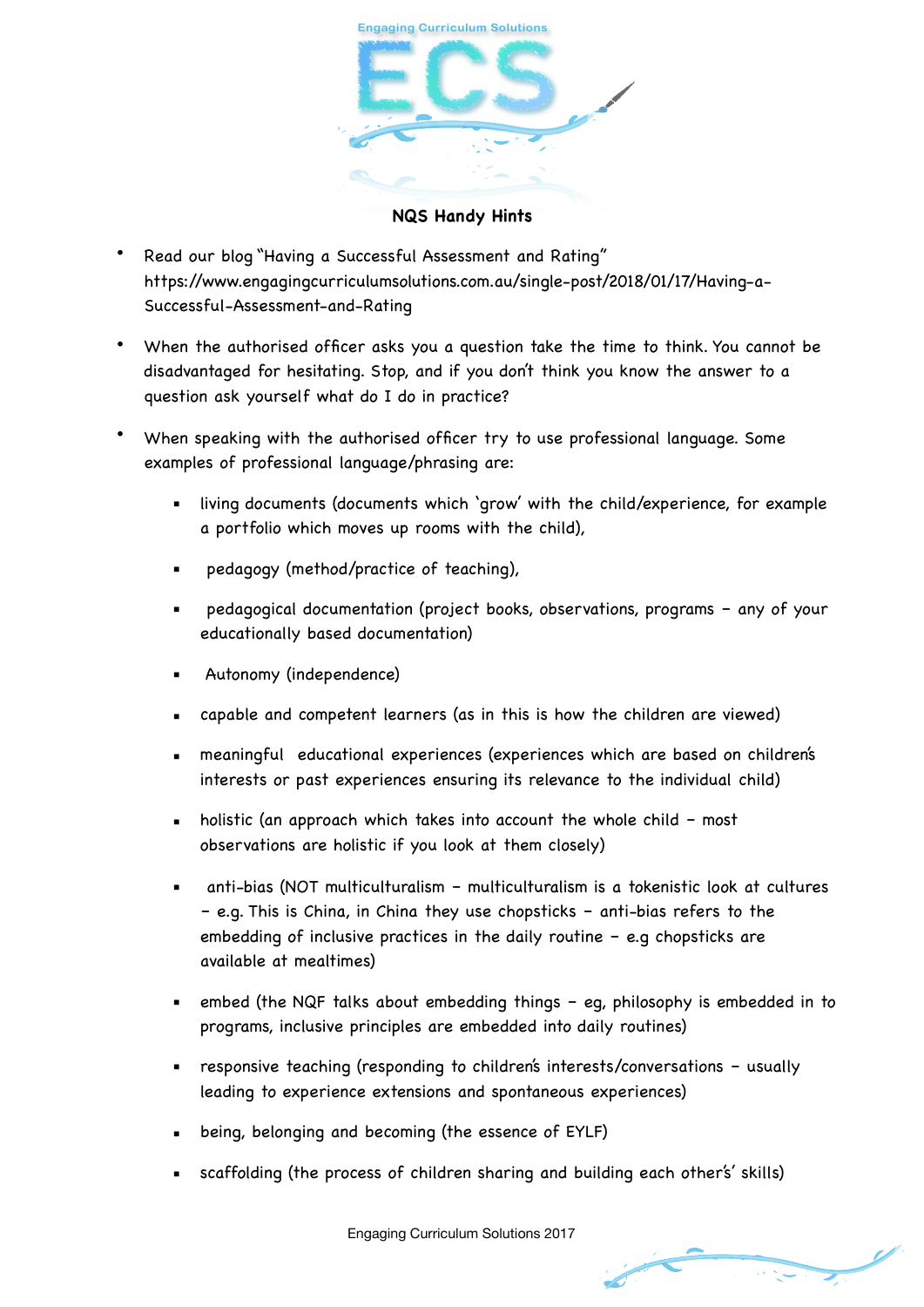- agency (independence)
- co-constructors (as in children are co-constructors/active contributors of their learning)
- We should follow policy at all times and the authorised officer will expect to see this. Ensure you know everyday policy procedures such as sun safety.
- Ensure you are communicating your intentions if ever leaving your room/outdoor area/ eating area.
- Always assume the authorised officer can see you you never know when they may enter the room.
- Give children five minute warnings before transitioning them to the next time of day. DO NOT LINE CHILDREN UP!!! This should always happen - but it's the little things we can forget sometimes.
- Relax, the more worked up you are, the more the children will respond to your nervous energy making the environment feel strained and hectic.
- When interacting with the children, get down on their level as you usually would and speak to them with the respectful tones you usually would. When we are being watched we have a tendency to second guess ourselves or 'overact' - try to avoid this and be yourself.
- When speaking with the authorised officer try to stay confident. It is psych  $101 if$  you look and behave confidently people will respond with confidence in you.
- When speaking with the authorised officer if you can answer her questions succinctly and show evidence of linking etc easily, the authorised officer will be less likely to have to spend time digging in to past documentation, allowing you more time to show off your skills!
- Be aware of ratios and sign-in requirements at all times.
- Make sure you are using routine times to build bonds and interact (e.g. nappy change) something we do naturally but can get lost in process.
- When outdoors make sure you are all engaged in interactions with children respond to children according to their usual needs. Again, we have a tendency to overthink when being watched.
- When addressing behavioural issues ensure you are addressing the behaviour not the child.
- Make sure you are aware of who is the responsible person at all times.
- Ensure all parents are greeted on drop off and pick up.